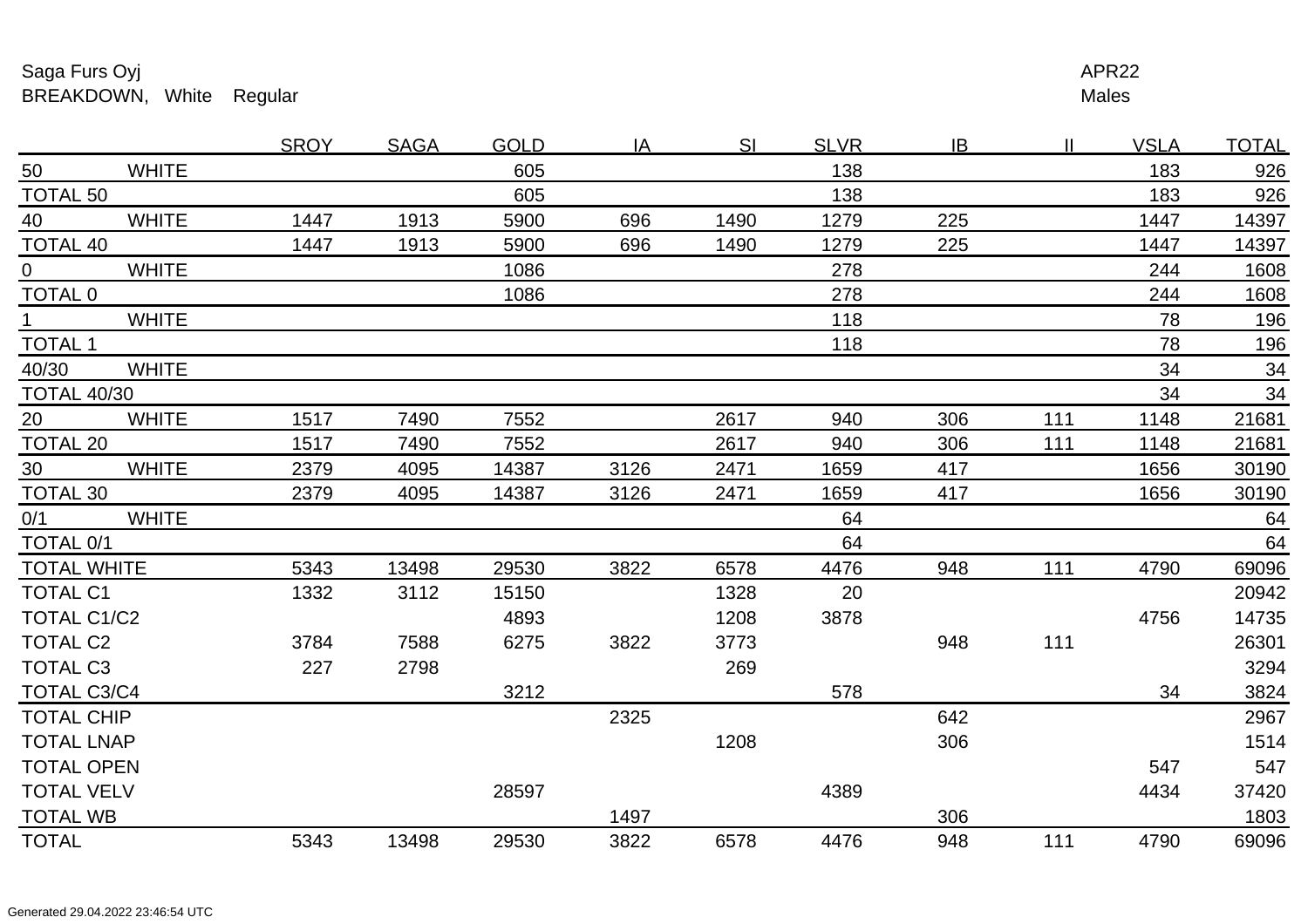| Saga Furs Oyj<br>BREAKDOWN, | White      | Regular     |             |             |    |    |             |           | APR22<br><b>Males</b> |             |              |  |
|-----------------------------|------------|-------------|-------------|-------------|----|----|-------------|-----------|-----------------------|-------------|--------------|--|
|                             |            | <b>SROY</b> | <b>SAGA</b> | <b>GOLD</b> | IA | SI | <b>SLVR</b> | <b>IB</b> |                       | <b>VSLA</b> | <b>TOTAL</b> |  |
| Lots:<br>Showlots:          | 386<br>130 |             |             |             |    |    |             |           |                       |             |              |  |